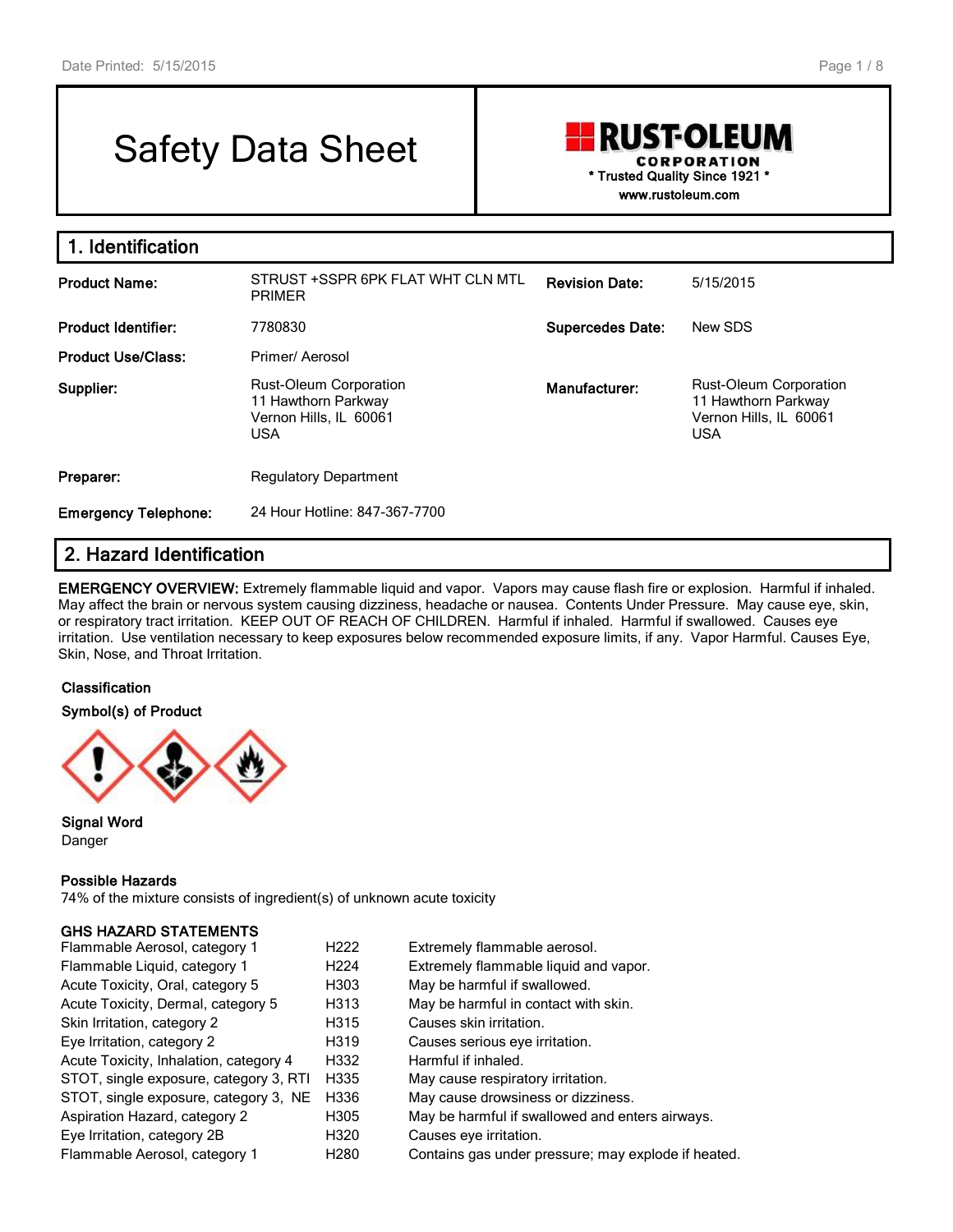| Date Printed: 5/15/2015             |                                              | Page 2 / 8                                                                                                                                                                                                                                                                                                       |  |  |
|-------------------------------------|----------------------------------------------|------------------------------------------------------------------------------------------------------------------------------------------------------------------------------------------------------------------------------------------------------------------------------------------------------------------|--|--|
| Germ Cell Mutagenicity, category 1B | H340                                         | May cause genetic defects. Classified as mutagenic Category 1 if one<br>ingredient is present at or above 0.1%. Applies to liquids, solids (w/w units)<br>and gases (v/v). The substance may also have its own exposure limit.<br>Routes of exposure are dependent on ingredient form.                           |  |  |
| Carcinogenicity, category 1B        | H350                                         | May cause cancer. Classified as carcinogenic Category 1 on the basis of<br>epidemiological and/or animal data. Mixtures are classified as carcinogenic<br>when at least 1 ingredient has been classified as carcinogenic and is present<br>at 0.1% or above Routes of exposure are dependant on ingredient form. |  |  |
| STOT, repeated exposure, category 2 | H373                                         | May cause damage to organs <or affected,="" all="" if="" known="" organs="" state=""> through<br/>prolonged or repeated exposure <state conclusively<br="" exposure="" if="" is="" it="" of="" route="">proven that no other routes of exposure cause the hazard&gt;.</state></or>                               |  |  |
| <b>GHS LABEL PRECAUTIONARY</b>      |                                              |                                                                                                                                                                                                                                                                                                                  |  |  |
| <b>STATEMENTS</b><br>P211           |                                              | Do not spray on an open flame or other ignition source.                                                                                                                                                                                                                                                          |  |  |
| P251                                |                                              | Pressurized container: Do not pierce or burn, even after use.                                                                                                                                                                                                                                                    |  |  |
| P375                                |                                              | Fight fire remotely due to the risk of explosion.                                                                                                                                                                                                                                                                |  |  |
| P <sub>102</sub>                    |                                              | Keep out of reach of children.                                                                                                                                                                                                                                                                                   |  |  |
| P <sub>103</sub>                    |                                              | Read label before use.                                                                                                                                                                                                                                                                                           |  |  |
| P234                                |                                              | Keep only in original container.                                                                                                                                                                                                                                                                                 |  |  |
| P260                                |                                              | Do not breathe dust/fume/gas/mist/vapors/spray.                                                                                                                                                                                                                                                                  |  |  |
| P262                                | Do not get in eyes, on skin, or on clothing. |                                                                                                                                                                                                                                                                                                                  |  |  |
| P <sub>264</sub>                    | Wash  thoroughly after handling.             |                                                                                                                                                                                                                                                                                                                  |  |  |
| P271                                |                                              | Use only outdoors or in a well-ventilated area.                                                                                                                                                                                                                                                                  |  |  |
| P273                                |                                              | Avoid release to the environment.                                                                                                                                                                                                                                                                                |  |  |
| P280                                |                                              | Wear protective gloves/protective clothing/eye protection/face protection.                                                                                                                                                                                                                                       |  |  |
| P <sub>281</sub>                    |                                              | Use personal protective equipment as required.                                                                                                                                                                                                                                                                   |  |  |
| P <sub>285</sub>                    |                                              | In case of inadequate ventilation wear respiratory protection.                                                                                                                                                                                                                                                   |  |  |
| P312                                |                                              | Call a POISON CENTER or doctor/physician if you feel unwell.                                                                                                                                                                                                                                                     |  |  |
| P374                                |                                              | Fight fire with normal precautions from a reasonable distance.                                                                                                                                                                                                                                                   |  |  |
| P402                                |                                              | Store in a dry place.                                                                                                                                                                                                                                                                                            |  |  |
| P <sub>210</sub>                    |                                              | Keep away from heat/sparks/open flames/hot surfaces. - No smoking.                                                                                                                                                                                                                                               |  |  |
| P410+P412                           |                                              | Protect from sunlight. Do not expose to temperatures exceeding 50°C / 122°F.                                                                                                                                                                                                                                     |  |  |
| P403+P235                           |                                              | Store in a well-ventilated place. Keep cool.                                                                                                                                                                                                                                                                     |  |  |
| P362                                |                                              | Take off contaminated clothing and wash before reuse.                                                                                                                                                                                                                                                            |  |  |
| P305+P351+P338                      |                                              | IF IN EYES: Rinse cautiously with water for several minutes. Remove contact lenses, if                                                                                                                                                                                                                           |  |  |
|                                     |                                              | present and easy to do. Continue rinsing.                                                                                                                                                                                                                                                                        |  |  |
| P337+P313                           |                                              | If eye irritation persists: Get medical advice/attention.                                                                                                                                                                                                                                                        |  |  |
| P403+P233                           |                                              | Store in a well-ventilated place. Keep container tightly closed.                                                                                                                                                                                                                                                 |  |  |
| P <sub>201</sub>                    |                                              | Obtain special instructions before use.                                                                                                                                                                                                                                                                          |  |  |
| P308+P313                           |                                              | IF exposed or concerned: Get medical advice/attention.                                                                                                                                                                                                                                                           |  |  |
| P350                                |                                              | Gently wash with plenty of soap and water.                                                                                                                                                                                                                                                                       |  |  |
| P302+P352                           |                                              | IF ON SKIN: Wash with plenty of soap and water.                                                                                                                                                                                                                                                                  |  |  |
|                                     |                                              |                                                                                                                                                                                                                                                                                                                  |  |  |

# **3. Composition/Information On Ingredients**

# **HAZARDOUS SUBSTANCES**

| <b>Chemical Name</b>       | CAS-No.     | $Wt.$ %<br><u>Range</u> | <b>GHS Symbols</b> | <b>GHS Statements</b>         |
|----------------------------|-------------|-------------------------|--------------------|-------------------------------|
| Propane                    | 74-98-6     | $10 - 25$               |                    |                               |
| Medium Oil Alkyd           | Proprietary | $10 - 25$               |                    |                               |
| Aliphatic Hydrocarbon      | 64742-89-8  | $10 - 25$               | GHS08              | H340-350                      |
| Hydrous Magnesium Silicate | 14807-96-6  | $2.5 - 10$              |                    |                               |
| n-Butane                   | 106-97-8    | $2.5 - 10$              |                    |                               |
| <b>Titanium Dioxide</b>    | 13463-67-7  | $2.5 - 10$              |                    |                               |
| Xylene (mixed isomers)     | 1330-20-7   | $2.5 - 10$              | GHS02-GHS07        | H <sub>226</sub> -312-332-315 |
| <b>Mineral Spirits</b>     | 64742-88-7  | $2.5 - 10$              | GHS06-GHS08        | H331-372                      |
| Limestone                  | 1317-65-3   | $2.5 - 10$              |                    |                               |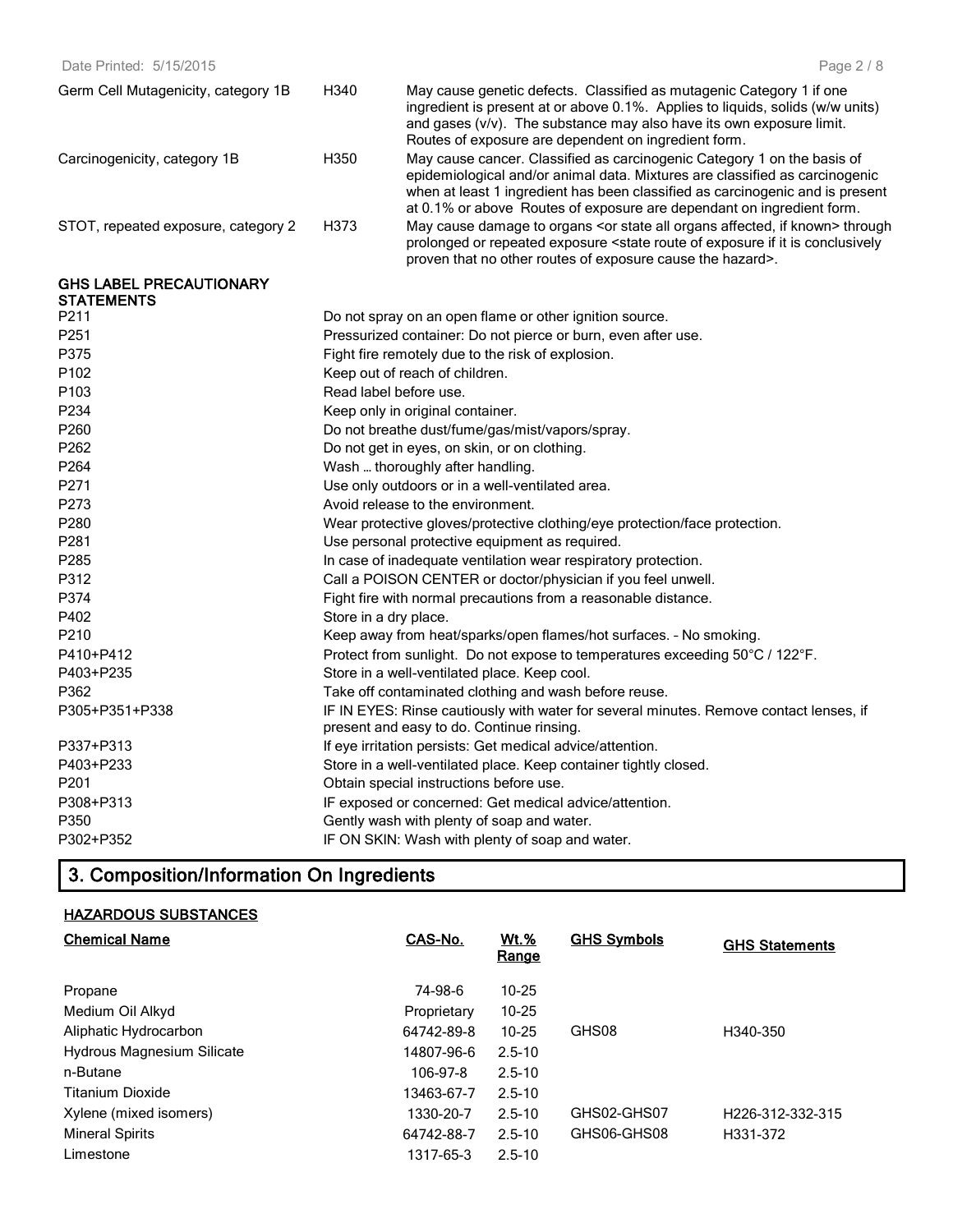| Date Printed: 5/15/2015 |           |             |             | Page 3/8                  |
|-------------------------|-----------|-------------|-------------|---------------------------|
| n-Butyl Acetate         | 123-86-4  | $2.5 - 10$  | GHS02-GHS07 | H225-336                  |
| Acetone                 | 67-64-1   | 2.5-10      | GHS02-GHS07 | H <sub>225</sub> -336-319 |
| <b>Barium Sulfate</b>   | 7727-43-7 | $1.0 - 2.5$ |             |                           |
| Ethylbenzene            | 100-41-4  | $1.0 - 2.5$ | GHS02-GHS07 | H225-332                  |
| Zinc Phosphate          | 7779-90-0 | $1.0 - 2.5$ |             |                           |

The text for GHS Hazard Statements shown above (if any) is given in the "16. Other Information" section.

# **4. First-aid Measures**

**FIRST AID - EYE CONTACT:** Immediately flush eyes with plenty of water for at least 15 minutes holding eyelids open. Get medical attention. Do NOT allow rubbing of eyes or keeping eyes closed.

**FIRST AID - SKIN CONTACT:** Wash skin with soap and water. Remove contaminated clothing. Get medical attention if irritation develops or persists.

**FIRST AID - INHALATION:** Remove to fresh air. If not breathing, give artificial respiration. If breathing is difficult, give oxygen. Get immediate medical attention. Do NOT use mouth-to-mouth resuscitation. If you experience difficulty in breathing, leave the area to obtain fresh air. If continued difficulty is experienced, get medical assistance immediately.

**FIRST AID - INGESTION:** Aspiration hazard: Do not induce vomiting or give anything by mouth because this material can enter the lungs and cause severe lung damage. Get immediate medical attention. If swallowed, get medical attention.

# **5. Fire-fighting Measures**

**EXTINGUISHING MEDIA:** Alcohol Film Forming Foam, Carbon Dioxide, Dry Chemical, Dry Sand, Water Fog

**UNUSUAL FIRE AND EXPLOSION HAZARDS:** FLASH POINT IS LESS THAN 20°F. EXTREMELY FLAMMABLE LIQUID AND VAPOR!Water spray may be ineffective. Closed containers may explode when exposed to extreme heat due to buildup of steam. Closed containers may explode when exposed to extreme heat. Vapors may form explosive mixtures with air. Vapors can travel to a source of ignition and flash back. Isolate from heat, electrical equipment, sparks and open flame. Perforation of the pressurized container may cause bursting of the can. No unusual fire or explosion hazards noted. Keep containers tightly closed.

**SPECIAL FIREFIGHTING PROCEDURES:** Full protective equipment including self-contained breathing apparatus should be used. Evacuate area and fight fire from a safe distance. Water may be used to cool closed containers to prevent pressure buildup and possible autoignition or explosion. Use water spray to keep fire-exposed containers cool. Containers may explode when heated.

# **6. Accidental Release Measures**

**STEPS TO BE TAKEN IF MATERIAL IS RELEASED OR SPILLED:** Contain spilled liquid with sand or earth. DO NOT use combustible materials such as sawdust. Isolate the hazard area and deny entry to unnecessary and unprotected personnel. Remove all sources of ignition, ventilate area and remove with inert absorbent and non-sparking tools. Dispose of according to local, state (provincial) and federal regulations. Do not incinerate closed containers. Ventilate area, isolate spilled material, and remove with inert absorbent. Dispose of contaminated absorbent, container, and unused contents in accordance with local, state, and federal regulations.

# **7. Handling and Storage**

**HANDLING:** Wash thoroughly after handling. Wash hands before eating. Remove contaminated clothing and launder before reuse. Use only with adequate ventilation. Follow all MSDS/label precautions even after container is emptied because it may retain product residues. Avoid breathing fumes, vapors, or mist. Avoid contact with eyes, skin and clothing.

**STORAGE:** Keep containers tightly closed. Isolate from heat, electrical equipment, sparks and open flame. Contents under pressure. Do not store above 120 ° F. Store large quantities in buildings designed and protected for storage of NFPA Class I flammable liquids. Product should be stored in tightly sealed containers and protected from heat, moisture, and foreign materials. Store in a dry, well ventilated place. Keep container tightly closed when not in use. Keep away from heat, sparks, flame and sources of ignition. Avoid excess heat.

## **8. Exposure Controls/Personal Protection**

| <b>Chemical Name</b>  | CAS-No.     | Weight %<br>Less Than | <b>ACGIH TLV-</b><br>TWA | <b>ACGIH TLV-</b><br><b>STEL</b> | <b>OSHA PEL-TWA</b> | <b>OSHA PEL-</b><br><b>CEILING</b> |
|-----------------------|-------------|-----------------------|--------------------------|----------------------------------|---------------------|------------------------------------|
| Propane               | 74-98-6     | 20.0                  | $1000$ ppm               | <b>N.E.</b>                      | $1000$ ppm          | N.E.                               |
| Medium Oil Alkvd      | Proprietary | 15.0                  | N.E.                     | N.E.                             | N.E.                | N.E.                               |
| Aliphatic Hydrocarbon | 64742-89-8  | 15.0                  | 350 ppm                  | N.E.                             | 500 ppm             | N.E.                               |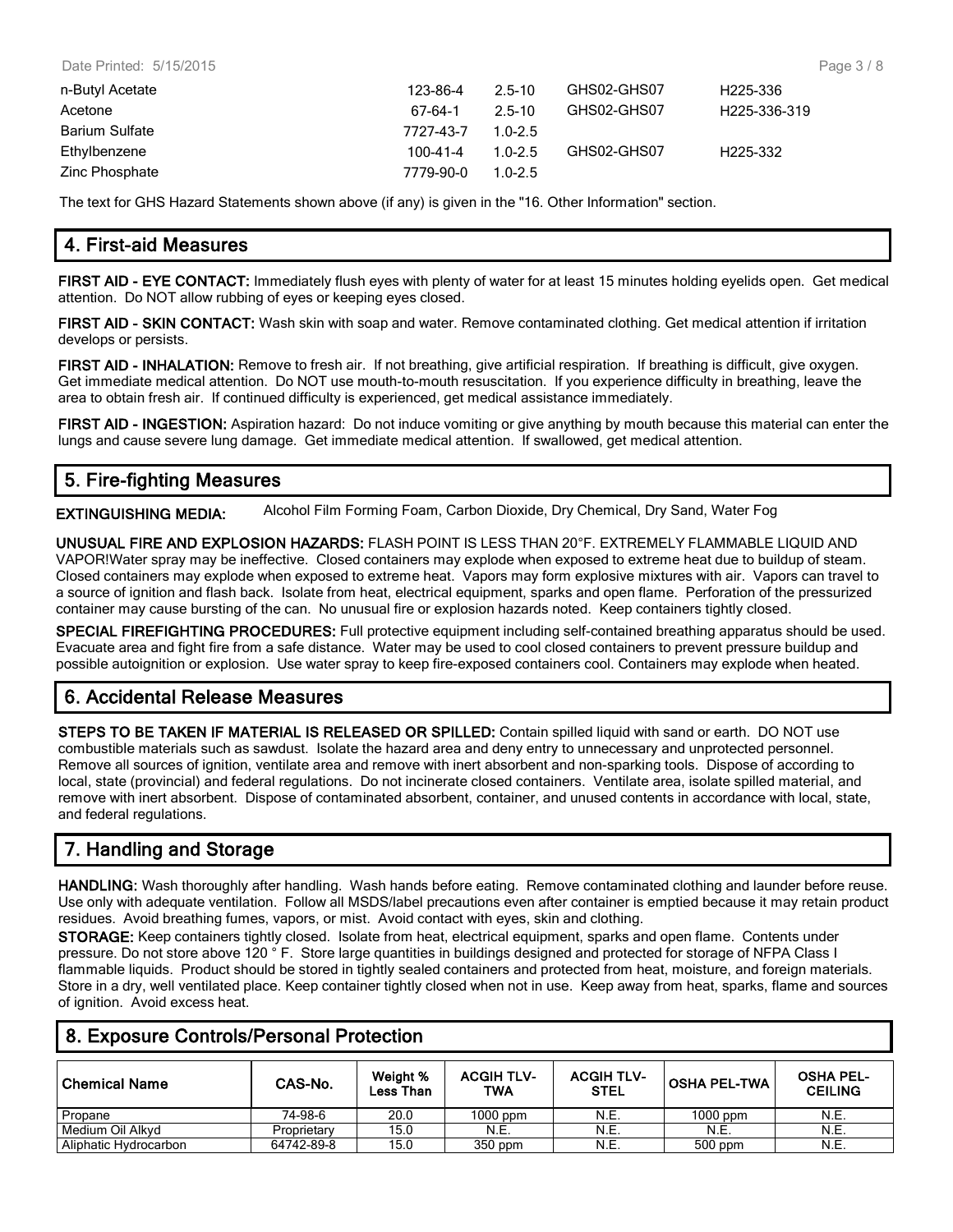| <b>Hydrous Magnesium Silicate</b> | 14807-96-6 | 10.0 | $2 \text{ mg/m}$<br>(Respirable Dust)                                                 | N.E.                 | 20 mppcf (Mineral<br>Dust <1% Quartz) | N.E. |
|-----------------------------------|------------|------|---------------------------------------------------------------------------------------|----------------------|---------------------------------------|------|
| n-Butane                          | 106-97-8   | 10.0 | $1000$ ppm                                                                            | $1000$ ppm           | N.E.                                  | N.E. |
| <b>Titanium Dioxide</b>           | 13463-67-7 | 10.0 | 10 mg/m3 (Total<br>Dust)                                                              | N.E.                 | 15 mg/m3 [Total]<br>Dustl             | N.E. |
| Xylene (mixed isomers)            | 1330-20-7  | 10.0 | $100$ ppm                                                                             | $150$ ppm            | $100$ ppm                             | N.E. |
| <b>Mineral Spirits</b>            | 64742-88-7 | 10.0 | $100$ ppm                                                                             | N.E.                 | $100$ ppm                             | N.E. |
| Limestone                         | 1317-65-3  | 10.0 | 15 mg/m3 (Total<br>Dust, OSHA)                                                        | N.E.                 | $5 \text{ mg/m}$<br>(Respirable Dust) | N.E. |
| n-Butyl Acetate                   | 123-86-4   | 5.0  | $150$ ppm                                                                             | $200$ ppm            | $150$ ppm                             | N.E. |
| Acetone                           | 67-64-1    | 5.0  | $500$ ppm                                                                             | 750 ppm              | $1000$ ppm                            | N.E. |
| <b>Barium Sulfate</b>             | 7727-43-7  | 5.0  | $5 \text{ mg/m}$<br>(Inhialable)<br>fraction w/o<br>asbestos and<br><1% cryst.silica) | N.E.                 | 15 mg/m3 [Total]<br>Dust]             | N.E. |
| Ethylbenzene                      | 100-41-4   | 5.0  | 20 ppm                                                                                | $\overline{1}25$ ppm | $100$ ppm                             | N.E. |
| Zinc Phosphate                    | 7779-90-0  | 5.0  | N.E.                                                                                  | N.E.                 | N.E.                                  | N.E. |

#### **PERSONAL PROTECTION**

**ENGINEERING CONTROLS:** Use explosion-proof ventilation equipment. Provide general dilution of local exhaust ventilation in volume and pattern to keep TLV of hazardous ingredients below acceptable limits. Prevent build-up of vapors by opening all doors and windows to achieve cross-ventilation. Use process enclosures, local exhaust ventilation, or other engineering controls to control airborne levels below recommended exposure limits.

**RESPIRATORY PROTECTION:** A respiratory protection program that meets OSHA 1910.134 and ANSI Z88.2 requirements must be followed whenever workplace conditions warrant a respirator's use. A NIOSH/MSHA approved air purifying respirator with organic vapor cartridge or canister may be permissible under certain circumstances where airborne concentrations are expected to exceed exposure limits.

**SKIN PROTECTION:** Use gloves to prevent prolonged skin contact. Nitrile or Neoprene gloves may afford adequate skin protection.

**EYE PROTECTION:** Use safety eyewear designed to protect against splash of liquids.

**OTHER PROTECTIVE EQUIPMENT:** Refer to safety supervisor or industrial hygienist for further guidance regarding types of personal protective equipment and their applications.

**HYGIENIC PRACTICES:** Wash thoroughly with soap and water before eating, drinking or smoking. Remove contaminated clothing immediately and launder before reuse.

## **9. Physical and Chemical Properties**

| Appearance:                 | Aerosolized Mist            | <b>Physical State:</b>           | Liguid         |
|-----------------------------|-----------------------------|----------------------------------|----------------|
| Odor:                       | Solvent Like                | <b>Odor Threshold:</b>           | N.E.           |
| <b>Relative Density:</b>    | 0.889                       | pH:                              | N.A.           |
| Freeze Point, °C:           | N.D.                        | <b>Viscosity:</b>                | N.D.           |
| <b>Solubility in Water:</b> | Slight                      | <b>Partition Coefficient, n-</b> |                |
| Decompostion Temp., °C:     | No Information              | octanol/water:                   | No Information |
| Boiling Range, °C:          | $-11 - 500$                 | <b>Explosive Limits, vol%:</b>   | $0.7 - 13.1$   |
| <b>Flammability:</b>        | Does not Support Combustion | Flash Point, °C:                 | $-105$         |
| <b>Evaporation Rate:</b>    | <b>Faster than Ether</b>    | Auto-ignition Temp., °C:         | No Information |
| <b>Vapor Density:</b>       | Heavier than Air            | <b>Vapor Pressure:</b>           | N.D.           |

(See "Other information" Section for abbreviation legend)

#### **10. Stability and Reactivity**

**CONDITIONS TO AVOID:** Avoid temperatures above 120 ° F. Avoid contact with strong acid and strong bases. Avoid all possible sources of ignition.

**INCOMPATIBILITY:** Incompatible with strong oxidizing agents, strong acids and strong alkalies.

**HAZARDOUS DECOMPOSITION:** By open flame, carbon monoxide and carbon dioxide. When heated to decomposition, it emits acrid smoke and irritating fumes. Contains solvents which may form carbon monoxide, carbon dioxide, and formaldehyde.

**HAZARDOUS POLYMERIZATION:** Will not occur under normal conditions.

**STABILITY:** This product is stable under normal storage conditions.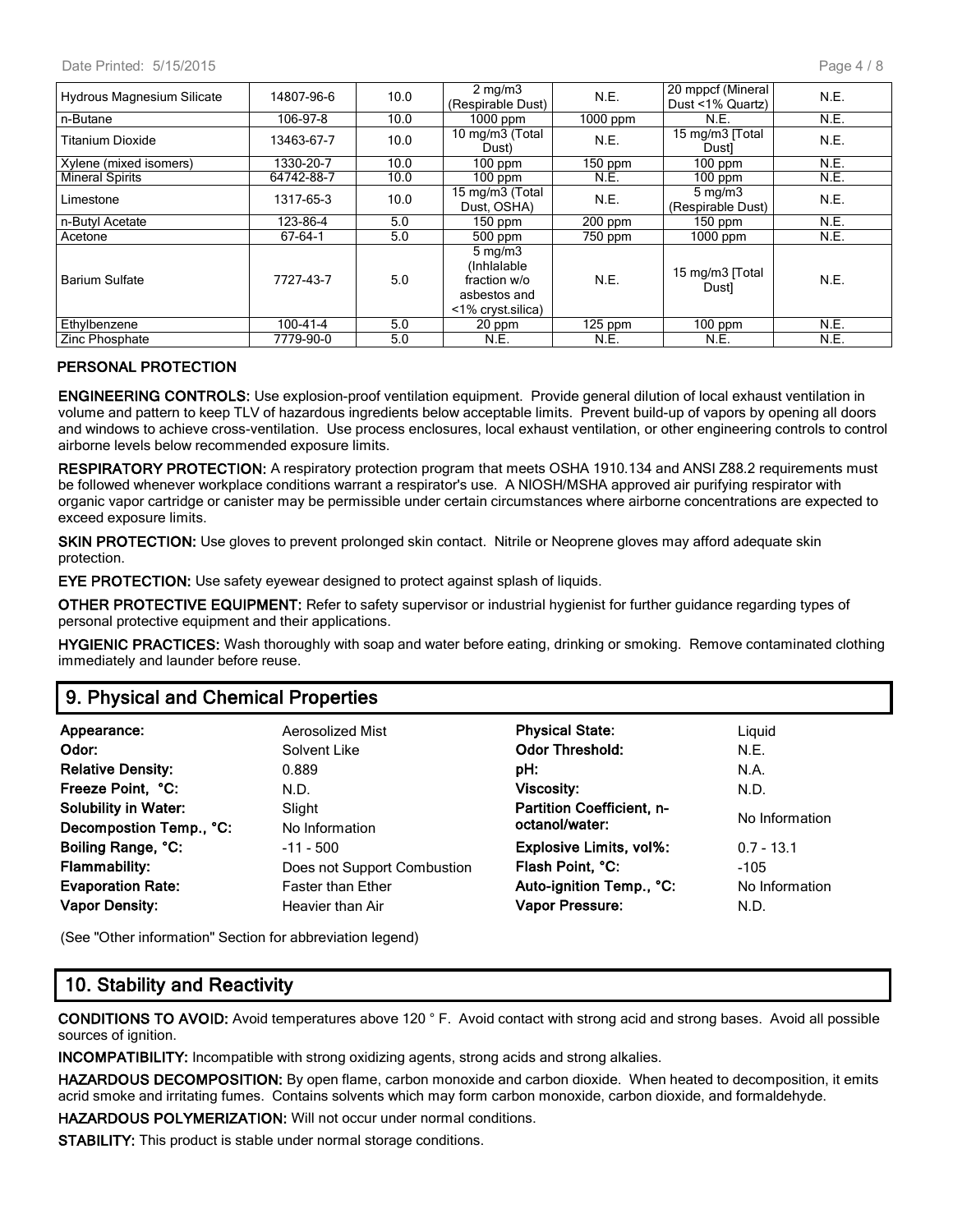# **11. Toxicological information**

**EFFECTS OF OVEREXPOSURE - EYE CONTACT:** Causes Serious Eye Irritation

**EFFECTS OF OVEREXPOSURE - SKIN CONTACT:** May cause skin irritation. Allergic reactions are possible.

**EFFECTS OF OVEREXPOSURE - INHALATION:** High gas, vapor, mist or dust concentrations may be harmful if inhaled. High vapor concentrations are irritating to the eyes, nose, throat and lungs. Harmful if inhaled. Avoid breathing fumes, spray, vapors, or mist. Prolonged or excessive inhalation may cause respiratory tract irritation.

**EFFECTS OF OVEREXPOSURE - INGESTION:** Harmful if swallowed.

**EFFECTS OF OVEREXPOSURE - CHRONIC HAZARDS:** IARC lists Ethylbenzene as a possible human carcinogen (group 2B). Overexposure to xylene in laboratory animals has been associated with liver abnormalities, kidney, lung, spleen, eye and blood damage as well as reproductive disorders. Effects in humans, due to chronic overexposure, have included liver, cardiac abnormalities and nervous system damage. Contains Titanium Dioxide. Titanium Dioxide is listed as a Group 2B-"Possibly carcinogenic to humans" by IARC. No significant exposure to Titanium Dioxide is thought to occur during the use of products in which Titanium Dioxide is bound to other materials, such as in paints during brush application or drying. Risk of overexposure depends on duration and level of exposure to dust from repeated sanding of surfaces or spray mist and the actual concentration of Titanium Dioxide in the formula. (Ref: IARC Monograph, Vol. 93, 2010)May cause central nervous system disorder (e.g., narcosis involving a loss of coordination, weakness, fatigue, mental confusion, and blurred vision) and/or damage. Reports have associated repeated and prolonged occupational overexposure to solvents with permanent brain and nervous system damage. High concentrations may lead to central nervous system effects (drowsiness, dizziness, nausea, headaches, paralysis, and blurred vision) and/or damage.

**PRIMARY ROUTE(S) OF ENTRY:** Eye Contact, Ingestion, Inhalation, Skin Absorption, Skin Contact

#### **ACUTE TOXICITY VALUES The acute effects of this product have not been tested. Data on individual components are tabulated below:**

| CAS-No.        | <b>Chemical Name</b>    | Oral LD50        | <b>Dermal LD50</b>  | <b>Vapor LC50</b> |  |  |  |
|----------------|-------------------------|------------------|---------------------|-------------------|--|--|--|
| 74-98-6        | Propane                 | N.I.             | N.I.                | 658 mg/L Rat      |  |  |  |
| 64742-89-8     | Aliphatic Hydrocarbon   | N.I.             | 3000 mg/kg Rabbit   | N.I.              |  |  |  |
| 13463-67-7     | <b>Titanium Dioxide</b> | >10000 mg/kg Rat | N.I.                | N.I.              |  |  |  |
| 1330-20-7      | Xylene (mixed isomers)  | 4300 mg/kg Rat   | N.I.                | 47635 mg/L Rat    |  |  |  |
| 64742-88-7     | <b>Mineral Spirits</b>  | >5000 mg/kg Rat  | 3000 mg/kg Rabbit   | >5.28 mg/L Rat    |  |  |  |
| 123-86-4       | n-Butyl Acetate         | N.I.             | >17600 mg/kg Rabbit | N.I.              |  |  |  |
| $100 - 41 - 4$ | Ethylbenzene            | 3500 mg/kg Rat   | 15354 mg/kg Rabbit  | 17.2 mg/L Rat     |  |  |  |
| 7779-90-0      | Zinc Phosphate          | >5000 mg/kg Rat  | N.I.                | N.I.              |  |  |  |
|                |                         |                  |                     |                   |  |  |  |

N.I. - No Information

# **12. Ecological Information**

**ECOLOGICAL INFORMATION:** Product is a mixture of listed components.

## **13. Disposal Information**

**DISPOSAL INFORMATION:** Dispose of material in accordance to local, state, and federal regulations and ordinances. Do not allow to enter waterways, wastewater, soil, storm drains or sewer systems.

# **14. Transport Information**

|                              | Domestic (USDOT)                        | <b>International (IMDG)</b> | Air (IATA) | <b>TDG (Canada)</b>                            |
|------------------------------|-----------------------------------------|-----------------------------|------------|------------------------------------------------|
| <b>UN Number:</b>            | N.A.                                    | 1950                        | 1950       | N.A.                                           |
| <b>Proper Shipping Name:</b> | Paint Products in<br>Limited Quantities | Aerosols                    | Aerosols   | Paint Products in<br><b>Limited Quantities</b> |
| <b>Hazard Class:</b>         | N.A.                                    | 2.1                         | 2.1        | N.A.                                           |
| <b>Packing Group:</b>        | N.A.                                    | N.A.                        | N.A.       | N.A.                                           |
| <b>Limited Quantity:</b>     | Yes                                     | Yes                         | Yes        | Yes                                            |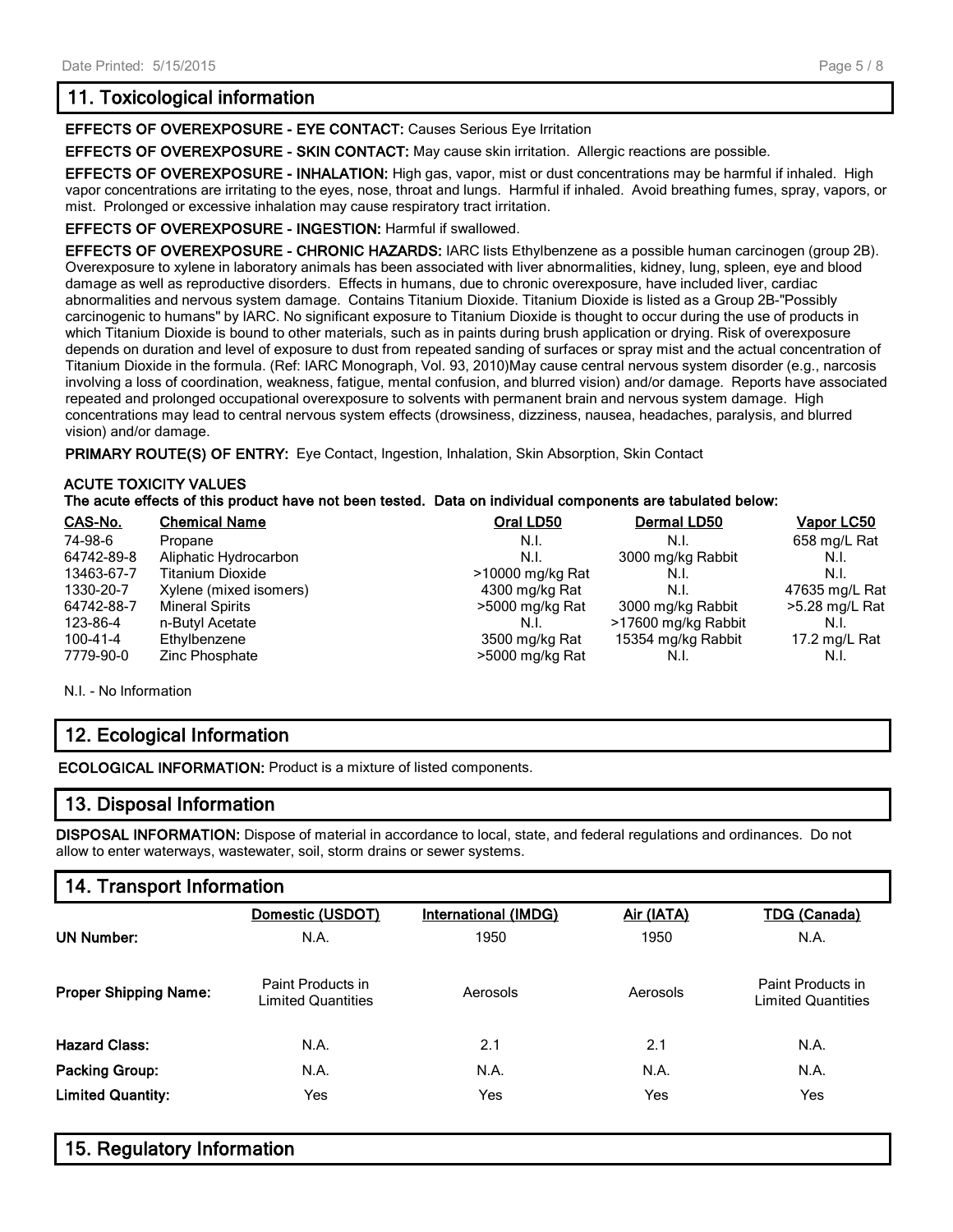# **U.S. Federal Regulations:**

#### **CERCLA - SARA Hazard Category**

This product has been reviewed according to the EPA 'Hazard Categories' promulgated under Sections 311 and 312 of the Superfund Amendment and Reauthorization Act of 1986 (SARA Title III) and is considered, under applicable definitions, to meet the following categories:

Fire Hazard, Pressure Hazard, Acute Health Hazard, Chronic Health Hazard

#### **Sara Section 313:**

This product contains the following substances subject to the reporting requirements of Section 313 of Title III of the Superfund Amendment and Reauthorization Act of 1986 and 40 CFR part 372:

| <b>Chemical Name</b>   | CAS-No.        |
|------------------------|----------------|
| Xylene (mixed isomers) | 1330-20-7      |
| Ethylbenzene           | $100 - 41 - 4$ |
| Zinc Phosphate         | 7779-90-0      |

#### **Toxic Substances Control Act:**

This product contains the following chemical substances subject to the reporting requirements of TSCA 12(b) if exported from the United States:

#### **Chemical Name CAS-No.**

Phthalic Anhydride 85-44-9

#### **CALIFORNIA PROPOSITION 65:**

WARNING: This product contains a substance known to the State of California to cause cancer.

| <b>Chemical Name</b>        | CAS-No.        |
|-----------------------------|----------------|
| <b>Titanium Dioxide</b>     | 13463-67-7     |
| Ethylbenzene                | $100 - 41 - 4$ |
| Crystalline Silica / Quartz | 14808-60-7     |
| Carbon Black                | 1333-86-4      |
| Benzene                     | 71-43-2        |

#### **CALIFORNIA PROPOSITION 65 REPRODUCTIVE TOXINS**

WARNING: This product contains a substance known to the State of California to cause birth defects or other reproductive harm.

| CAS-No.  |
|----------|
| 108-88-3 |
| 67-56-1  |
| 71-43-2  |
|          |

#### **International Regulations:**

#### **CANADIAN WHMIS:**

This SDS has been prepared in compliance with Controlled Product Regulations except for the use of the 16 headings.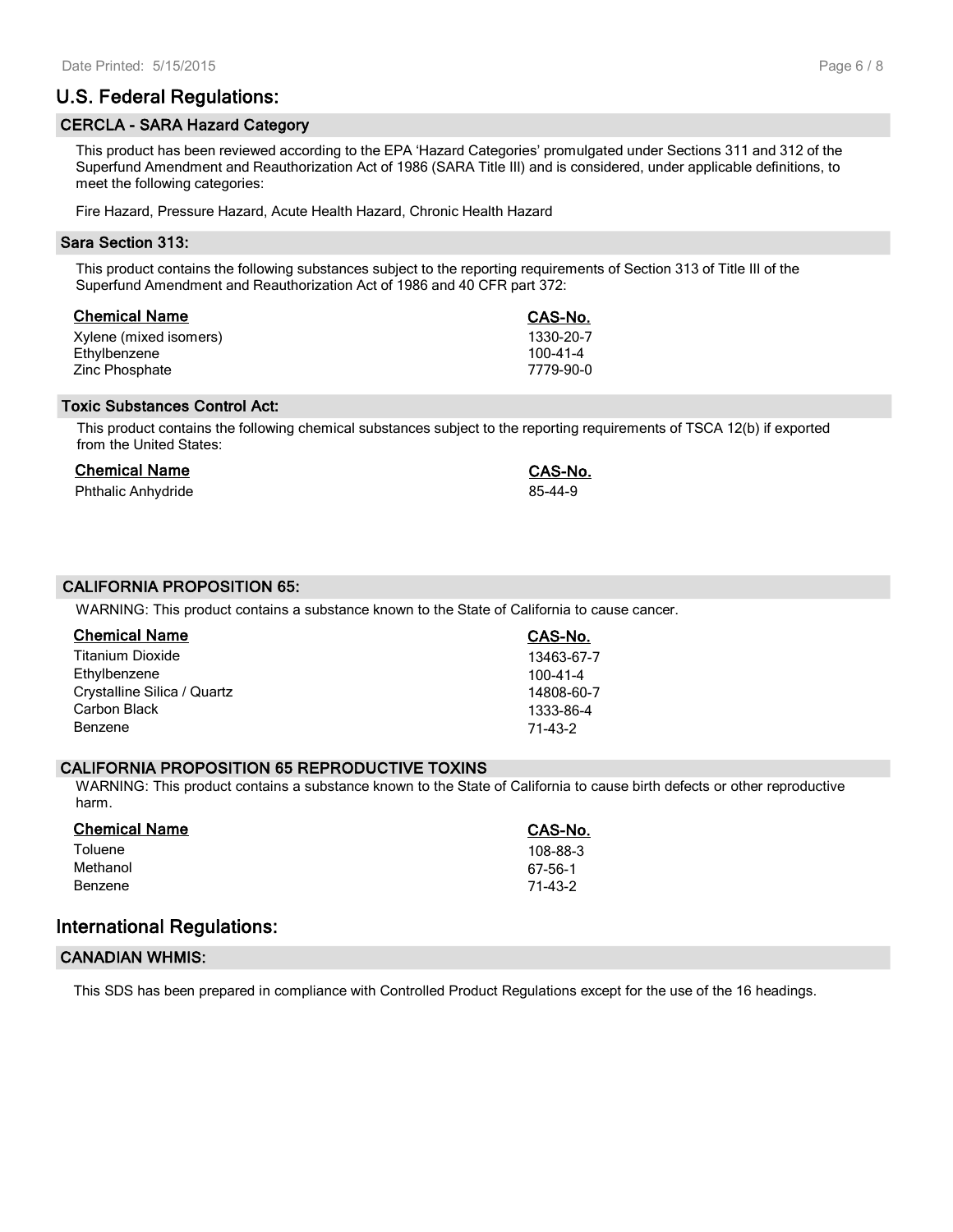#### Page 7 / 8

# **16. Other Information**

| <b>HMIS RATINGS</b><br>Health: | $2^*$ | <b>Flammability:</b>                    | 4              | <b>Physical Hazard:</b> | $\overline{\mathbf{0}}$ | <b>Personal Protection:</b> | X |
|--------------------------------|-------|-----------------------------------------|----------------|-------------------------|-------------------------|-----------------------------|---|
| <b>NFPA RATINGS</b>            |       | <b>CANADIAN WHMIS CLASS:</b>            | AB5 D2A        |                         |                         |                             |   |
| Health:                        | 2     | <b>Flammability:</b>                    | 4              | Instability             | 0                       |                             |   |
|                                |       | <b>VOLATILE ORGANIC COMPOUNDS, g/L:</b> |                | 524                     |                         |                             |   |
| <b>MSDS REVISION DATE:</b>     |       |                                         | 5/15/2015      |                         |                         |                             |   |
| <b>REASON FOR REVISION:</b>    |       |                                         | No Information |                         |                         |                             |   |

Legend: N.A. - Not Applicable, N.E. - Not Established, N.D. - Not Determined

#### **Text for GHS Hazard Statements shown in Section 3 describing each ingredient:**

| H <sub>225</sub> | Highly flammable liquid and vapour.                                                                                                                                                                                                                                                      |
|------------------|------------------------------------------------------------------------------------------------------------------------------------------------------------------------------------------------------------------------------------------------------------------------------------------|
| H <sub>226</sub> | Flammable liquid and vapour.                                                                                                                                                                                                                                                             |
| H312             | Harmful in contact with skin.                                                                                                                                                                                                                                                            |
| H315             | Causes skin irritation.                                                                                                                                                                                                                                                                  |
| H319             | Causes serious eye irritation.                                                                                                                                                                                                                                                           |
| H331             | Toxic if inhaled.                                                                                                                                                                                                                                                                        |
| H332             | Harmful if inhaled.                                                                                                                                                                                                                                                                      |
| H336             | May cause drowsiness or dizziness.                                                                                                                                                                                                                                                       |
| H340             | May cause genetic defects <state conclusively="" exposure="" if="" is="" it="" no="" of="" of<br="" other="" proven="" route="" routes="" that="">exposure cause the hazard&gt;.</state>                                                                                                 |
| H350             | May cause cancer <state conclusively="" exposure="" exposure<br="" if="" is="" it="" no="" of="" other="" proven="" route="" routes="" that="">cause the hazard&gt;.</state>                                                                                                             |
| H372             | Causes damage to organs <or affected,="" all="" if="" known="" organs="" state=""> through prolonged or repeated<br/>exposure <state cause="" conclusively="" exposure="" if="" is="" it="" no="" of="" other="" proven="" route="" routes="" that="" the<br="">hazard&gt;.</state></or> |

#### **Icons for GHS Pictograms shown in Section 3 describing each ingredient:**